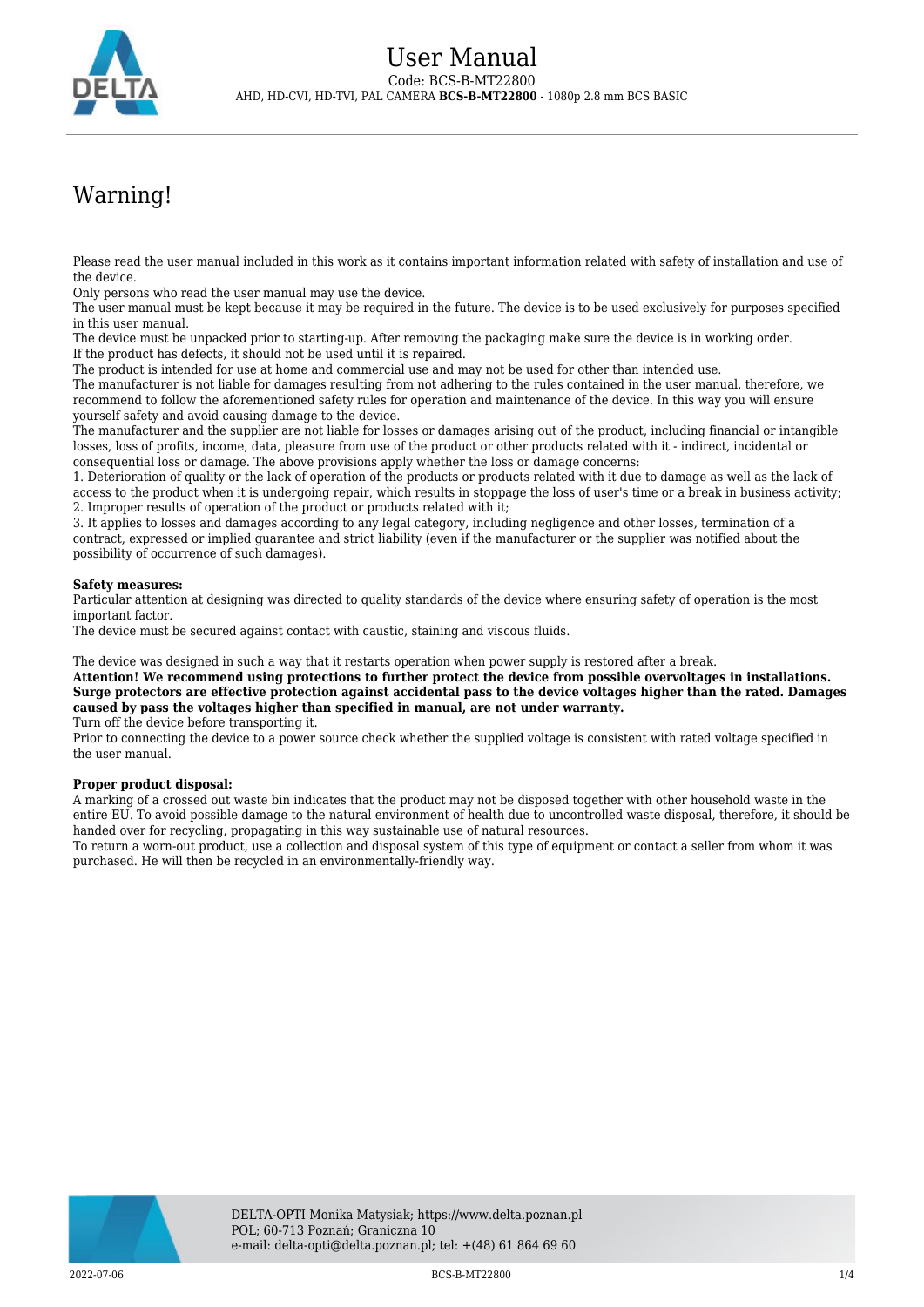

Megapixel camera with 1/2.9" CMOS sensor and AHD / HD-CVI / HD-TVI / PAL.

The AHD / HD-CVI / HD-TVI interface allows to transmission of analog video signal via coaxial cable in max. 8 Mpx (4K UHD) resolution. During transmission there are no delays and is maintained the original, high quality image.

In the case of video transmission using a twisted pair cable and matching transformers (balun), be aware of the possibility of signal reflections and interfering signals.

The 3-Axis integrated camera bracket has a regulation in all three planes, which allows to turn the camera to any direction. The range of IR illumination according to the manufacturer data, depends on outer conditions (visibility - air transparency, environment, wall colors ie. scene reflectance). Camera is according to IP66 Index of Protection norm.



| Standard:                        | AHD, HD-CVI, HD-TVI, PAL                                                                                                                                                                                                                                                                                                        |
|----------------------------------|---------------------------------------------------------------------------------------------------------------------------------------------------------------------------------------------------------------------------------------------------------------------------------------------------------------------------------|
| Sensor:                          | 1/2.9 " CMOS                                                                                                                                                                                                                                                                                                                    |
| Matrix size:                     | $2.1$ Mpx                                                                                                                                                                                                                                                                                                                       |
| Resolution:                      | 1920 x 1080 - 1080p<br>1280 x 720 - 720p<br>960 x 576 - 960H, PAL                                                                                                                                                                                                                                                               |
| Lens:                            | 2.8 mm, F1.2                                                                                                                                                                                                                                                                                                                    |
| View angle:                      | • 91 ° (manufacturer data)<br>• 103 ° (our tests result)                                                                                                                                                                                                                                                                        |
| Range of IR illumination:        | 30 m                                                                                                                                                                                                                                                                                                                            |
| IR illuminator power adjustment: | Automatic                                                                                                                                                                                                                                                                                                                       |
| Video output:                    | AHD / HD-CVI / HD-TVI / PAL, 1 Vpp / 75 $\Omega$                                                                                                                                                                                                                                                                                |
| OSD menu:                        | ✓                                                                                                                                                                                                                                                                                                                               |
| Main features:                   | • D-WDR - Wide Dynamic Range<br>• 2D-DNR, 3D-DNR - Digital Noise Reduction<br>• BLC - Back Light Compensation<br>• FLC - The technology eliminates the tiring eyes flickering image effect<br>• ICR - Movable InfraRed filter<br>• Sharpness - sharper image outlines<br>• AGC - Automatic Gain Control<br>• Auto White Balance |
| Power supply:                    | 12 V DC / 420 mA                                                                                                                                                                                                                                                                                                                |
| Power consumption:               | $\leq$ 5 W                                                                                                                                                                                                                                                                                                                      |



DELTA-OPTI Monika Matysiak; https://www.delta.poznan.pl POL; 60-713 Poznań; Graniczna 10 e-mail: delta-opti@delta.poznan.pl; tel: +(48) 61 864 69 60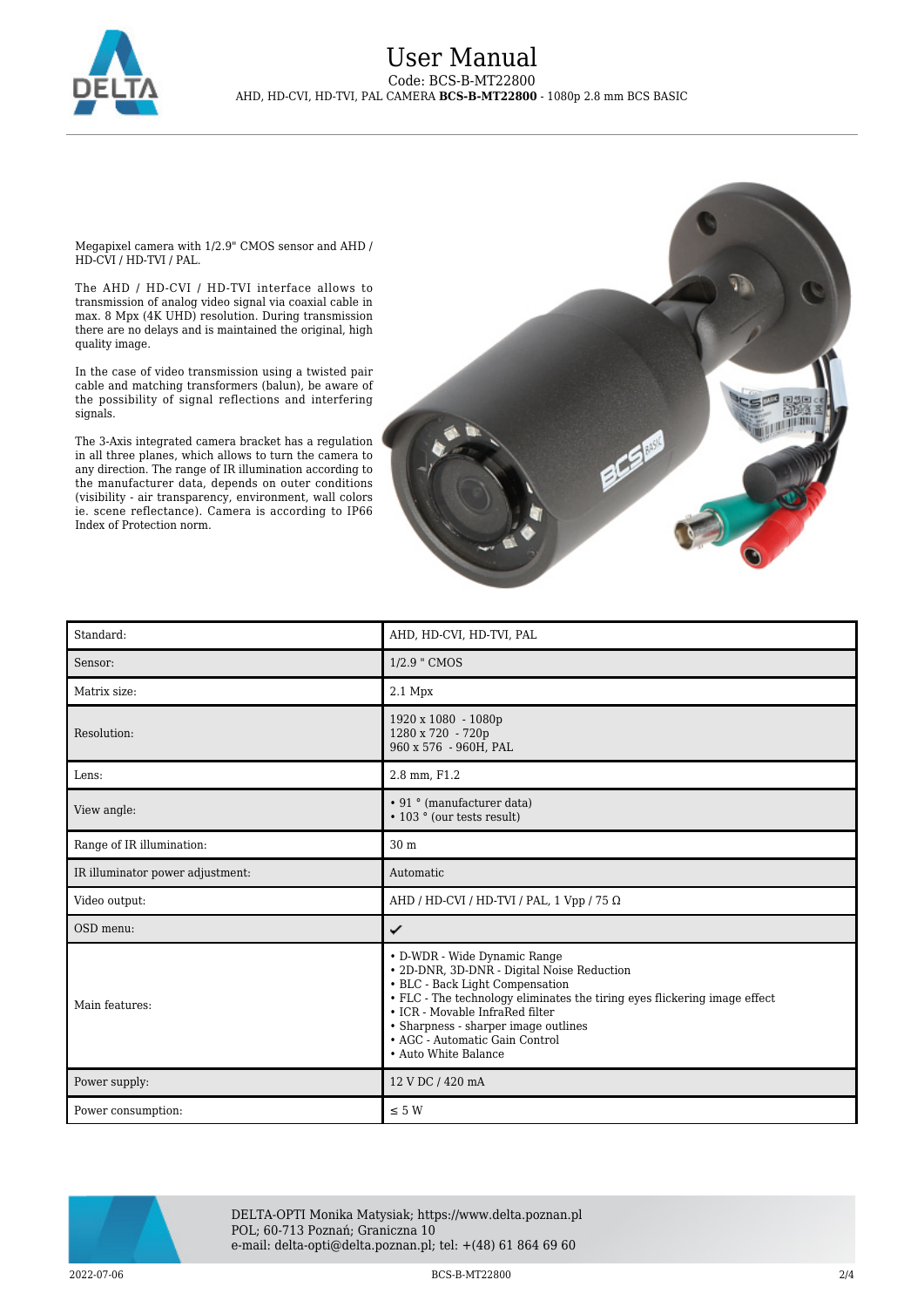

## User Manual Code: BCS-B-MT22800 AHD, HD-CVI, HD-TVI, PAL CAMERA **BCS-B-MT22800** - 1080p 2.8 mm BCS BASIC

| Housing:               | Compact, Metal         |
|------------------------|------------------------|
| Color:                 | Graphite               |
| "Index of Protection": | IP <sub>66</sub>       |
| Operation temp:        | $-20$ °C $\dots$ 60 °C |
| Weight:                | $0.33$ kg              |
| Dimensions:            | 165 x 64 x 62 mm       |
| Manufacturer / Brand:  | <b>BCS BASIC</b>       |
| Guarantee:             | 3 years                |

Front view:



Side view:



Camera mounting side view:



DELTA-OPTI Monika Matysiak; https://www.delta.poznan.pl POL; 60-713 Poznań; Graniczna 10 e-mail: delta-opti@delta.poznan.pl; tel: +(48) 61 864 69 60

2022-07-06 BCS-B-MT22800 3/4